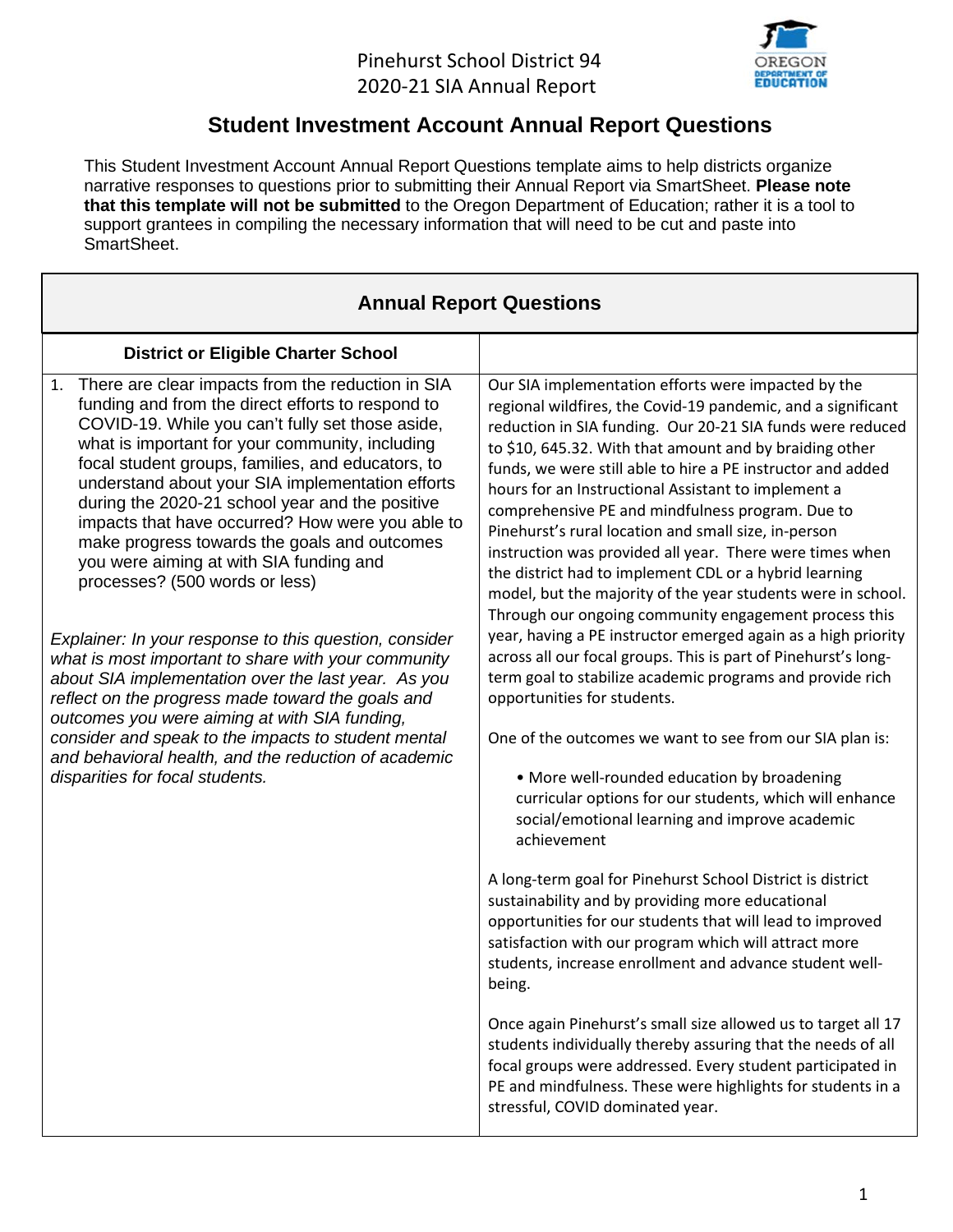

٦

| <b>District or Eligible Charter School</b>                                                                                                                                                                                                                                                                                                                                                                                                                                  |                                                                                                                                                                                                                                                                                                                                                                                                                                                                                                                                                                                                                                                                                                                                                                                                                                                                                                                                                                                                                                                                                                                                                                                                                                                                                                                                                                                                                                                             |
|-----------------------------------------------------------------------------------------------------------------------------------------------------------------------------------------------------------------------------------------------------------------------------------------------------------------------------------------------------------------------------------------------------------------------------------------------------------------------------|-------------------------------------------------------------------------------------------------------------------------------------------------------------------------------------------------------------------------------------------------------------------------------------------------------------------------------------------------------------------------------------------------------------------------------------------------------------------------------------------------------------------------------------------------------------------------------------------------------------------------------------------------------------------------------------------------------------------------------------------------------------------------------------------------------------------------------------------------------------------------------------------------------------------------------------------------------------------------------------------------------------------------------------------------------------------------------------------------------------------------------------------------------------------------------------------------------------------------------------------------------------------------------------------------------------------------------------------------------------------------------------------------------------------------------------------------------------|
| 2. What barriers, impediments, or challenges to your<br>SIA implementation have you faced or identified<br>that are helpful for your community and/or state<br>leaders to be aware of? (500 words or less)<br>Explainer: Through this question, we're aiming to<br>understand barriers and challenges that you<br>experienced or faced in SIA implementation that would<br>be helpful to share with students, families, communities<br>and ODE.<br>remain a huge challenge. | With COVID and all the constant changes to Ready Schools<br>Safe Learners guidance, our small district had to spend<br>many hours implementing those requirements and<br>protocols which took the focus off most everything else.<br>Pinehurst implemented a robust reopening plan and was<br>able to provide in person education for most of the year.<br>Fortunately, even with all of the other distractions, our PE<br>instructor was able to work with staff to implement a<br>strong, standards-based PE program.<br>Another challenge was having adequate funds to implement<br>the activity to meet our outcome. We are a small district<br>and, with reduced funding, we only had \$10, 645.32 to<br>spend, which isn't adequate to hire the personnel needed to<br>reach our outcome. Pinehurst was able to braid funds from<br>other resources to hire a PE instructor and increase hours<br>for an Instructional Assistant to implement a comprehensive<br>PE and mindfulness program.<br>We feel very fortunate we were able to find a PE instructor.<br>For small, rural school districts, hiring qualified teachers and<br>assistants is an extremely challenging, ongoing issue. It's<br>very hard to build a sustainable program when you have to<br>rely on the skills of who you CAN hire instead of hiring for<br>specific skills and talents. As we continue to work on<br>broadening curricular options, finding qualified staff will |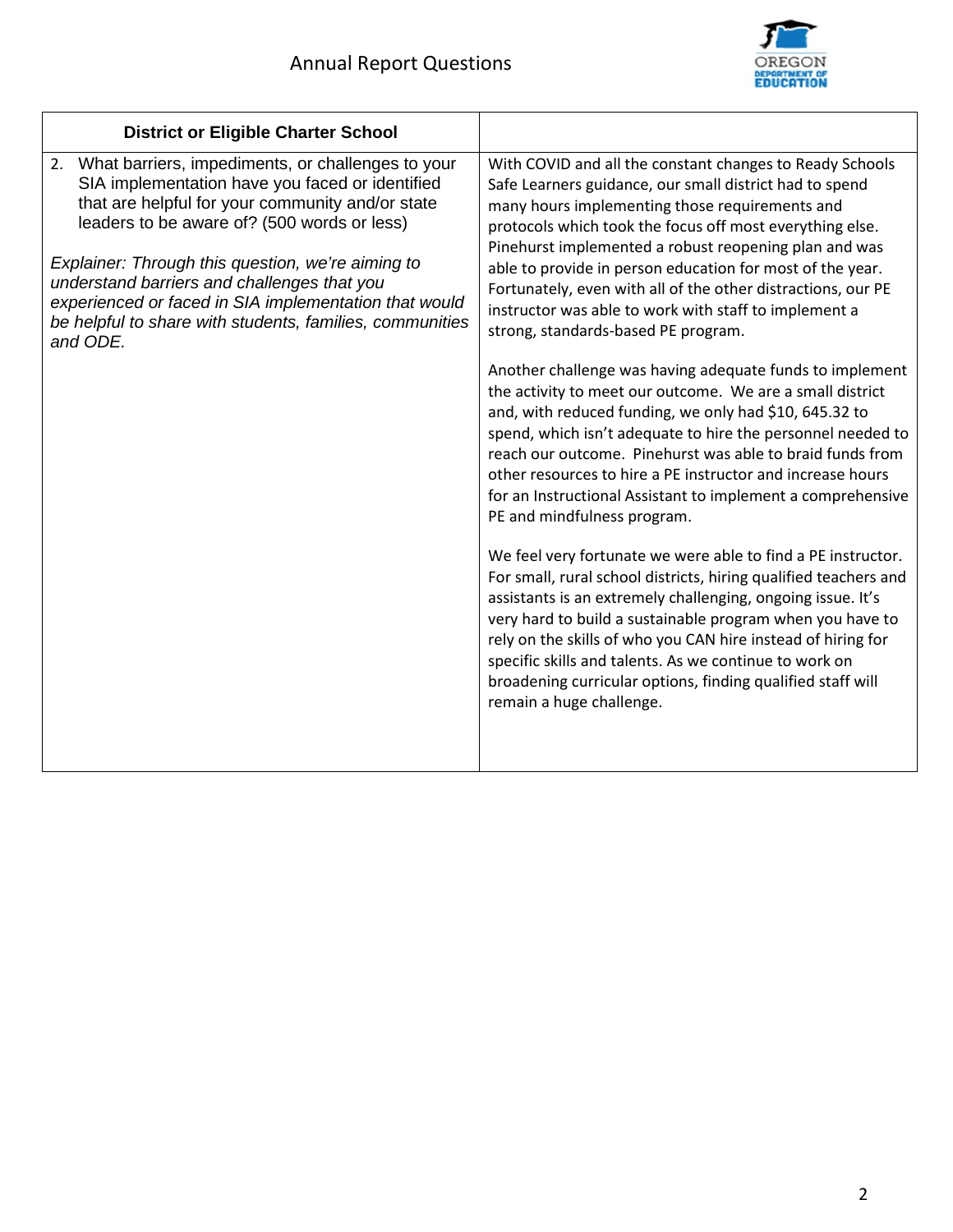

| <b>Annual Report Questions</b>                                                                                                                                                                                                                                                                                                                                                                                                                                                                                                                                                                                                                                                                                       |                                                                                                                                                                                                                                                                                                                                                                                                                                                                                                                                                                                                                                                                                                                                                                                                                                                                                                                                                                                                                                                                                                                                                                                                                                     |  |  |  |  |
|----------------------------------------------------------------------------------------------------------------------------------------------------------------------------------------------------------------------------------------------------------------------------------------------------------------------------------------------------------------------------------------------------------------------------------------------------------------------------------------------------------------------------------------------------------------------------------------------------------------------------------------------------------------------------------------------------------------------|-------------------------------------------------------------------------------------------------------------------------------------------------------------------------------------------------------------------------------------------------------------------------------------------------------------------------------------------------------------------------------------------------------------------------------------------------------------------------------------------------------------------------------------------------------------------------------------------------------------------------------------------------------------------------------------------------------------------------------------------------------------------------------------------------------------------------------------------------------------------------------------------------------------------------------------------------------------------------------------------------------------------------------------------------------------------------------------------------------------------------------------------------------------------------------------------------------------------------------------|--|--|--|--|
| 3. SIA implementation includes ongoing engagement<br>with focal students, the families of focal students,<br>and educators. What successes and challenges, if<br>any, have you experienced in maintaining<br>engagement? (500 words or less)<br>Explainer: What we're seeking through this question is<br>a reflection of successes and challenges (if any) in<br>engagement over the first year of SIA implementation.<br>We recognize this question may feel a little redundant<br>to one of the recent SIA Plan Update questions;<br>however, we're hoping to get a little more depth in<br>understanding engagement in general over the year,<br>not just as it relates to informing updates to the SIA<br>plan. | Pinehurst's 17 students represent 10 families and we have<br>engagement with all 10 families almost every day, mostly<br>about issues pertaining to their student(s) specifically. This<br>past year many of our engagement opportunities were<br>around COVID protocols. Because the SIA engagement<br>process has encouraged us to be more specific about the<br>questions we ask and to elicit feedback about whole school<br>issues not just specific student issues, we were able to<br>gather helpful SIA feedback across all of our focal groups<br>during these opportunities. The quality and breadth of our<br>engagement has grown. Since few parents, students or even<br>staff have thought much about SIA funds priorities and<br>spending, a review of the district's 2020-21 SIA spending<br>priorities, an explanation of the reduction in SIA funds<br>allocated to districts, and the resulting spending of this<br>year's funds was reviewed and shared during community<br>engagement activities. With COVID restrictions we relied on<br>surveys, questionnaires and phone calls home to ensure all<br>families gave input. We did get good quantifiable<br>information. However, we greatly missed in person |  |  |  |  |
|                                                                                                                                                                                                                                                                                                                                                                                                                                                                                                                                                                                                                                                                                                                      | opportunities last year.<br>The school is often the hub of community activities and<br>without in-person events we had more difficulty engaging<br>families and community members who don't have students<br>in school. Virtual activities often didn't work because of<br>spotty internet. Pinehurst applied and was awarded CDL<br>grant funds to provide more access to stable internet for<br>our families and other community members. Reaching out<br>to families to be sure they had computers, an internet<br>connection and knew how to use them helped increase<br>participation from the focal groups in our school<br>community.                                                                                                                                                                                                                                                                                                                                                                                                                                                                                                                                                                                        |  |  |  |  |
| Please share your professional assessment of what<br>4.<br>guided your choices and prioritization efforts in the<br>first year of SIA implementation? What stands out?<br>Anything important or surprising to report back or<br>reflect on? How were key decisions on scaled down<br>implementation made? What impacts, if any, are<br>helpful to name in how you navigated through the<br>last year, specifically as it relates to SIA<br>implementation? (500 words or less)                                                                                                                                                                                                                                       | Pinehurst leadership relied on input from staff, students,<br>parents, and community to identify its original SIA outcome,<br>strategy, and activities. The conclusion of all our<br>engagement efforts this year was that hiring a PE instructor<br>was still the highest priority. After the reduction in SIA funds<br>we worked to braid other funds and still hire for PE. This<br>was the only activity that we were able to accomplish.<br>The SIA Plan outcome was still the priority:                                                                                                                                                                                                                                                                                                                                                                                                                                                                                                                                                                                                                                                                                                                                       |  |  |  |  |
| Explainer: In your response to this year, we'd like to<br>hear specifically what guided your prioritization of some                                                                                                                                                                                                                                                                                                                                                                                                                                                                                                                                                                                                  | More well-rounded education by broadening curricular<br>options for our students, which will enhance                                                                                                                                                                                                                                                                                                                                                                                                                                                                                                                                                                                                                                                                                                                                                                                                                                                                                                                                                                                                                                                                                                                                |  |  |  |  |

*activities/strategies over others in light of the reduction in funding and/or shifting community needs. Within this* 

## 3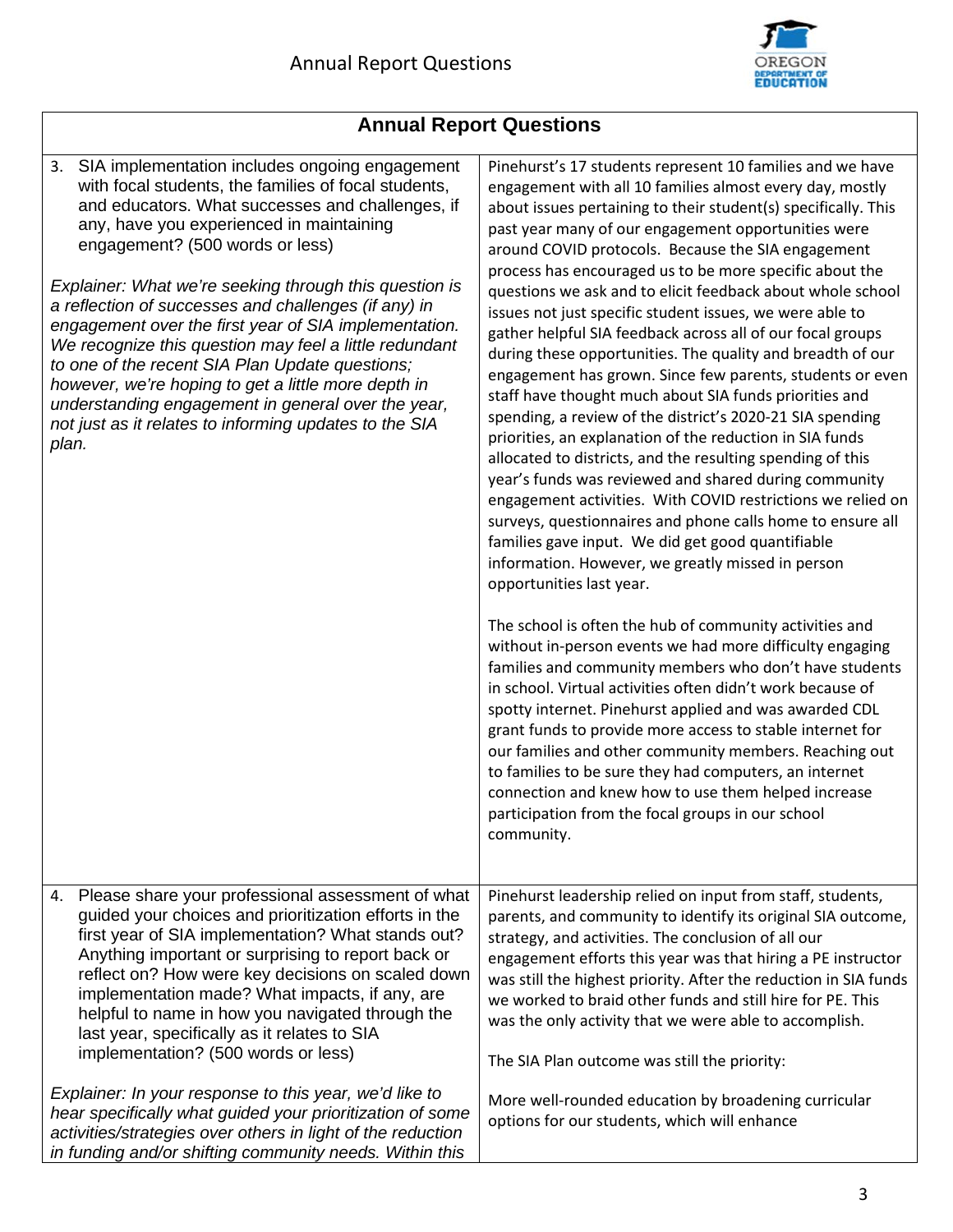

| <b>Annual Report Questions</b>                                                  |                                                                                                                                                                                                                                                                   |  |  |  |  |  |  |  |
|---------------------------------------------------------------------------------|-------------------------------------------------------------------------------------------------------------------------------------------------------------------------------------------------------------------------------------------------------------------|--|--|--|--|--|--|--|
| question, you may also offer learnings or surprises that<br>were unanticipated. | social/emotional learning and improve academic<br>achievement.                                                                                                                                                                                                    |  |  |  |  |  |  |  |
|                                                                                 | By hiring this additional staff member, teachers gained<br>planning time, access to a highly skilled physical education<br>instructor to use as a resource. Students developed skills<br>and eagerly anticipated PE each day.                                     |  |  |  |  |  |  |  |
|                                                                                 | While we know classroom teachers are technically capable<br>of also teaching PE, we found that having a dedicated<br>instructor is much preferable. A qualified PE instructor is<br>able to develop a much more robust and motivating<br>standards-based program. |  |  |  |  |  |  |  |

*5. (Optional)* [SIA Progress Markers](https://www.oregon.gov/ode/StudentSuccess/Documents/SIAProgressMarkersFinal.pdf) offer a way to identify early impacts from the investments and strategies SIA grantees are pursuing. While not required, please consider charting your assessment of the significance of the kinds of changes you think happened for these progress markers during the last year as a result or through some contribution of SIA funding or planning processes.

*Explainer: As mentioned in Section 2 of the [Supporting Quality Implementation guidance,](https://www.oregon.gov/ode/StudentSuccess/Documents/SIAsupportingqualityimplementation.pdf) SIA grantees were asked to track changes (or the beginning of changes) occurring as the result of SIA implementation, but were not expected or required to meet all the progress markers, nor report on them individually. This completely optional question is being offered for grantees that would like to start reporting on the changes they are starting to see on the progress markers. Few grantees would see changes in each progress marker and it is ok to only capture changes that have actually occurred. Given this is an optional question, you can also only provide a response to some of the progress markers; you're not required to provide a response to every progress marker. The "no change" option should be selected when there has not been any noticeable changes for a progress marker. The significance of progress marker changes ranges from low significance of change (smaller shifts) to very high significance of change (larger shifts).*

| <b>Significance of Progress Marker Changes</b>                                                                                                                                                | No.<br>Change | Low | <b>Medium</b> | <b>High</b> | Very<br>High |
|-----------------------------------------------------------------------------------------------------------------------------------------------------------------------------------------------|---------------|-----|---------------|-------------|--------------|
| <b>Expect to See</b>                                                                                                                                                                          |               |     |               |             |              |
| Every school recognizes and honors the strengths<br>that educators, students and their families bring to<br>the educational experience through active and<br>consistent community engagement. |               |     |               |             |              |
| An equity lens is in place, adopted, and woven<br>through all policies, procedures and practices.                                                                                             |               |     |               |             |              |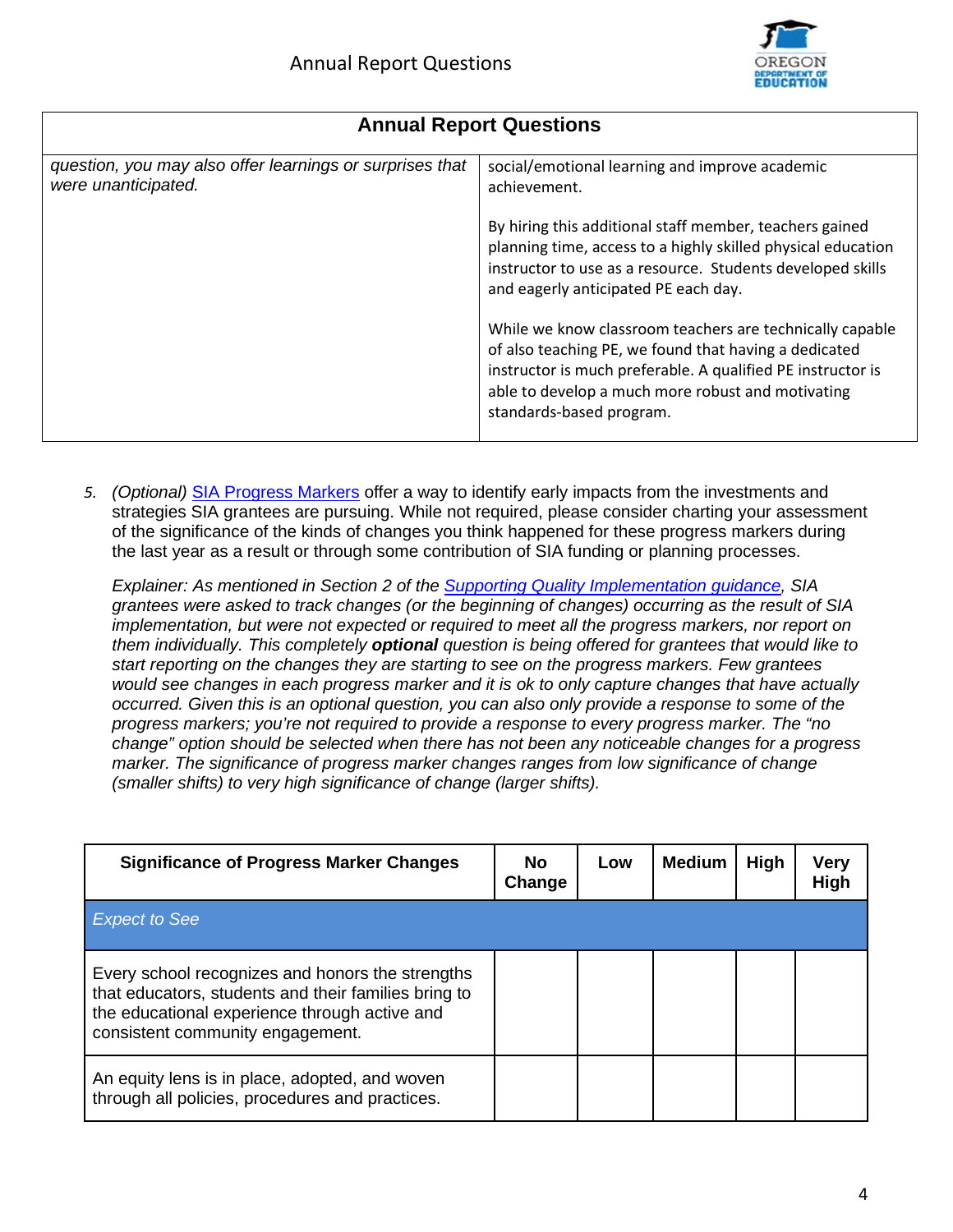

| <b>Significance of Progress Marker Changes</b>                                                                                                                                                               | <b>No</b><br>Change | Low | <b>Medium</b> | <b>High</b> | Very<br>High |
|--------------------------------------------------------------------------------------------------------------------------------------------------------------------------------------------------------------|---------------------|-----|---------------|-------------|--------------|
| Data teams are forming, and they frequently review<br>data that inform a school's decision-making<br>processes, including barriers to engagement and<br>attendance.                                          |                     |     |               |             |              |
| Schools and districts have an inventory of literacy<br>assessments, tools, and curriculum being used.                                                                                                        |                     |     |               |             |              |
| Increased communication exists between educators<br>and families about student growth, literacy<br>trajectory, areas for improvement, and<br>individualized supports are provided.                           |                     |     |               |             |              |
| Schools and districts co-develop and communicate<br>a shared understanding (among educators,<br>students, families and community members) of<br>what it means to be on track by the end of the 9th<br>Grade. |                     |     |               |             |              |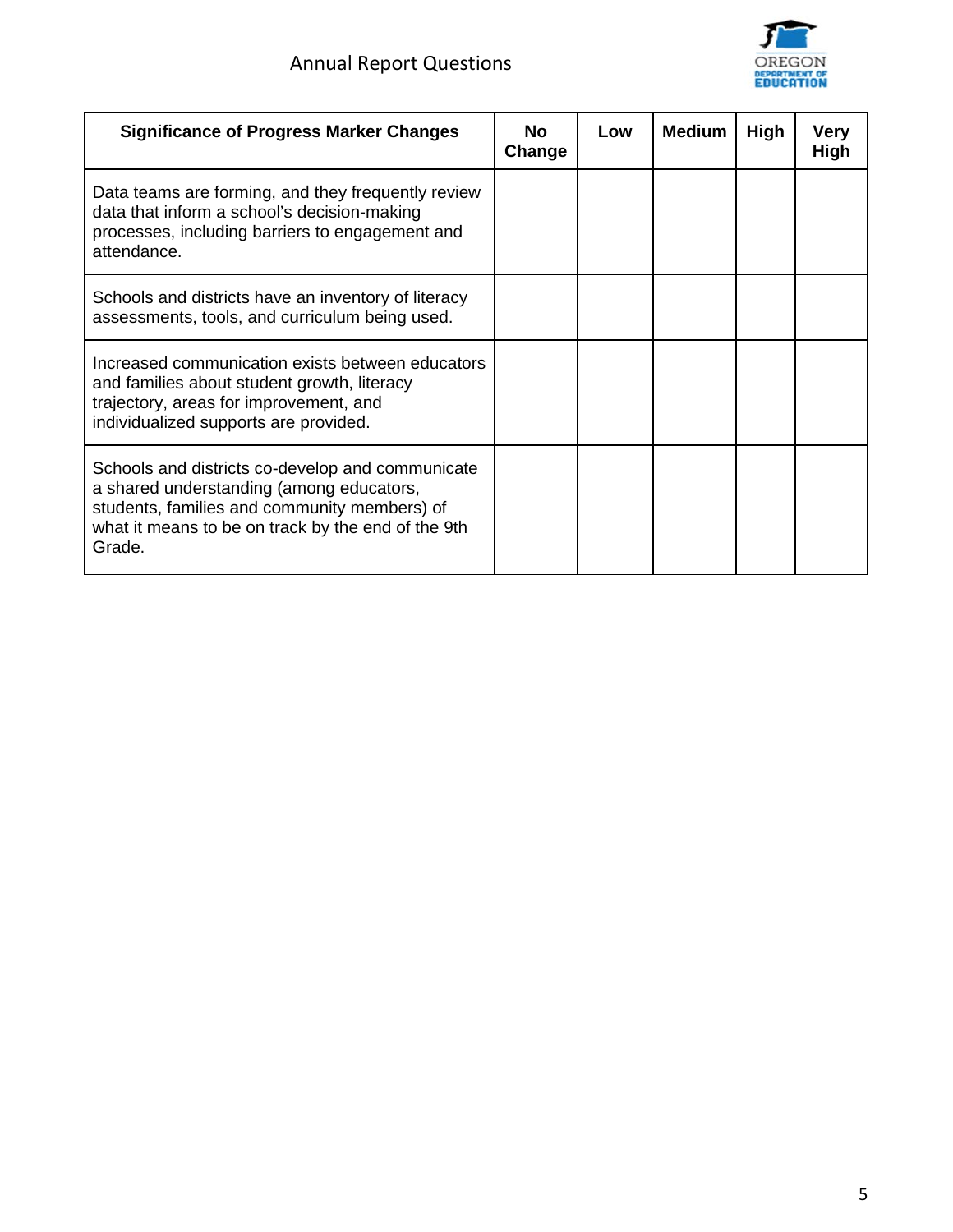

| <b>Significance of Progress Marker Changes</b>                                                                                                                                                                                                    | <b>No</b><br>Change | Low | <b>Medium</b> | High | <b>Very</b><br><b>High</b> |
|---------------------------------------------------------------------------------------------------------------------------------------------------------------------------------------------------------------------------------------------------|---------------------|-----|---------------|------|----------------------------|
| <b>Like to See</b>                                                                                                                                                                                                                                |                     |     |               |      |                            |
| Every school has effective foundational learning<br>practices in place including safe, welcoming<br>classroom environments, social-emotional learning,<br>trauma-informed practices, behavioral supports,<br>and culturally sustaining practices. |                     |     |               |      |                            |
| Educators use student-centered approaches to<br>foster student voice, reinforce student engagement<br>and motivation, and increase academic<br>achievement.                                                                                       |                     |     |               |      |                            |
| Dedicated time for professional learning and<br>evaluation tools are in place to see if<br>policies/procedures are adequately meeting the<br>needs of students.                                                                                   |                     |     |               |      |                            |
| Comprehensive literacy strategies, including<br>professional development plans for educators, are<br>documented and communicated to staff, students<br>(developmentally appropriate), and families.                                               |                     |     |               |      |                            |
| An audit of 9th grade course scheduling is<br>conducted, accounting for student core and support<br>course placement, and disaggregated by student<br>focal groups.                                                                               |                     |     |               |      |                            |
| Schools strengthen partnerships with active<br>community organizations and partners, including<br>local public health, businesses, faith communities,<br>tribal leaders, and others.                                                              |                     |     |               |      |                            |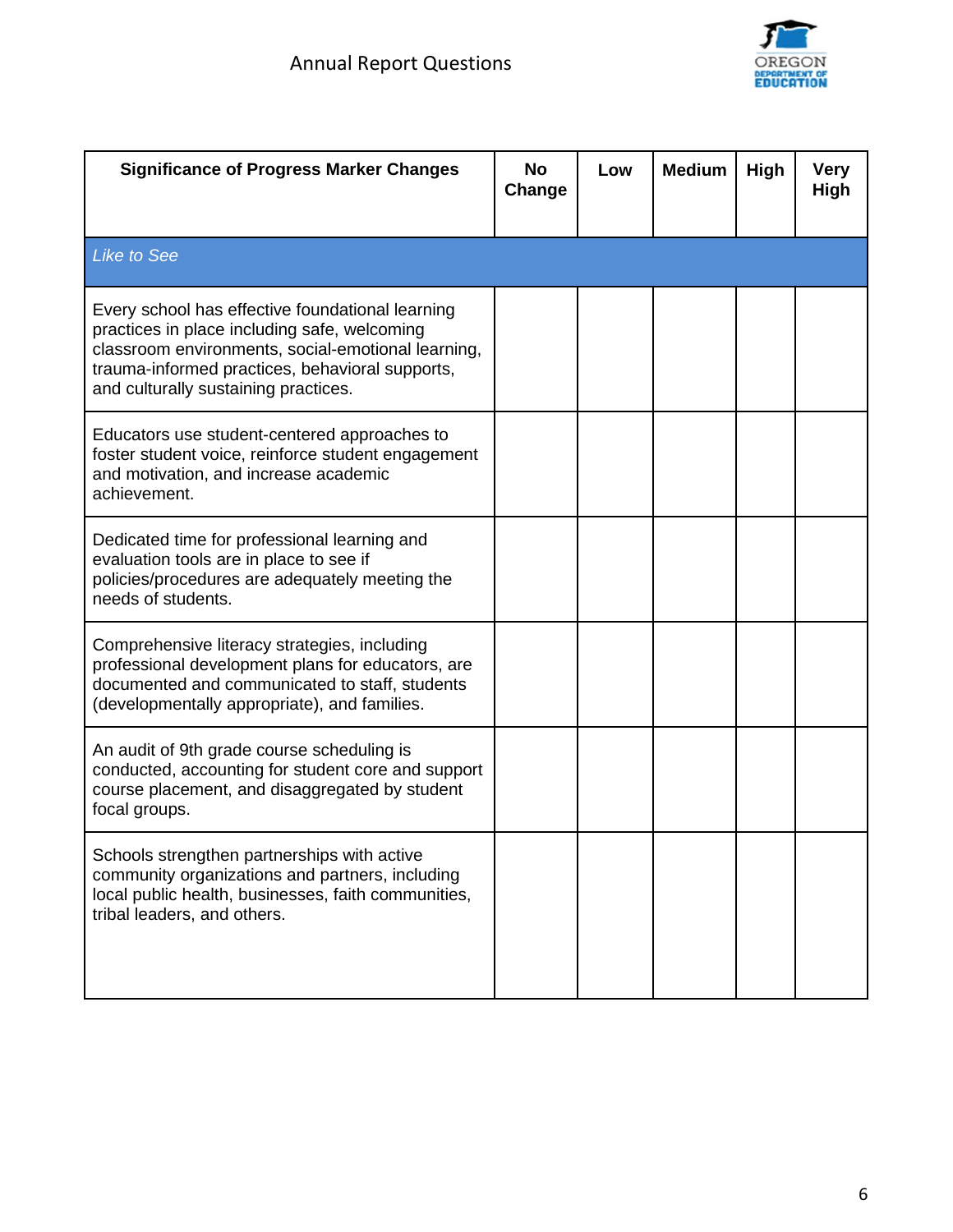

| <b>Significance of Progress Marker Changes</b>                                                                                                                                                                                                                   | <b>No</b><br>Change | Low | <b>Medium</b> | High | <b>Verv</b><br><b>High</b> |
|------------------------------------------------------------------------------------------------------------------------------------------------------------------------------------------------------------------------------------------------------------------|---------------------|-----|---------------|------|----------------------------|
| Love to See                                                                                                                                                                                                                                                      |                     |     |               |      |                            |
| Educators have a balanced assessment system in<br>place to help them identify student learning in the<br>areas of reading, writing, research, speaking, and<br>listening that are clearly connected to Oregon's<br>English Language Arts and Literacy Standards. |                     |     |               |      |                            |
| School districts have a process to identify and<br>analyze the barriers that disconnect students from<br>their educational goals and/or impede students from<br>graduating on time.                                                                              |                     |     |               |      |                            |
| Students have avenues to share and communicate<br>their dreams and aspirations at all levels, including<br>a clear picture of the contributions and next steps<br>they plan to take after they graduate from high<br>school.                                     |                     |     |               |      |                            |